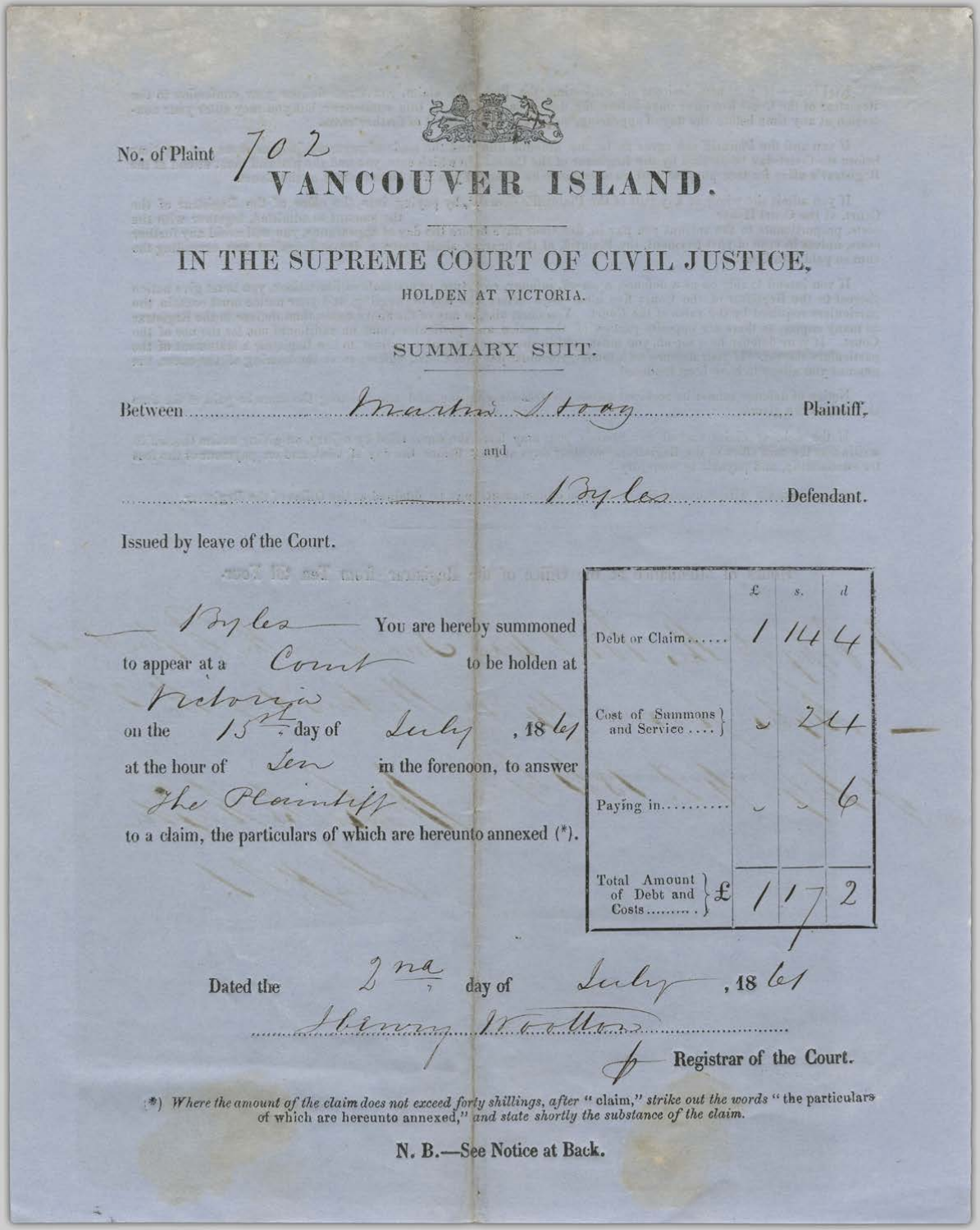NOTICE.-If you are desirous of confessing the Plaintiff's claim, you must deliver your confession to the Registrar of the Court five clear days before the day of appearing to this summons; but you may enter your conlession at any time before the day of appearing, subject to the payment of further costs.

If you and the Plaintiff can agree as to the amount due and the mode of payment, judgment may at any time before the Court-day be entered by the Registrar of the Court. In which case, you and the plaintiff must attend at t Registrar's office for that purpose, and no attendance by either of you will be necessary at the Court.

If you admit the whole or any part of the Plaintiff's demand, by paying into the office of the Registrar of the Court, at the Court House the amount so admitted, together with the costs, proportionate to the amount you pay in, five clear days before the day of appearance, you will avoid any further costs, unless in crse of part payment, the Plaintiff, at the hearing, shall prove a demand against you exceeding the sum so paid into Court.

If you intend to rely on as a defence, a set-off, infancy, coverture, or a statute of limitations, you must give notice thereof to the Registrar of the Court five clear days before the day of hearing, and your notice must as many copies, as there are opposite parties, of the notice and particulars, and an additional one for the use of the Court. If your defence be a set-off, you must, within the same time, also deliver to the Registrar a st particulars thereof. If your defence be a tender, you must pay into Court, before, or at the hearing of the cause, the amount you allege to have been tendered.

Notice of defence cannot be received unless the fees for entering and transmitting the same be paid at the time the notices are given.

If the debt or claim exceed five pounds, you may have the cause tried by a jury, on giving notice thereof in writing at the said office of the Registrar, two clear days at least before the day of trial, and on payment of the fees tor summoning, and payable to such jury.

Summonses for witnesses and the production of documents may be obtained at the Office of the Registrar.

Hours of attendance at the Office of the Registrar from Ten till Four. A befyel this thit was sund in the Sundant Different 21 all an Intelligent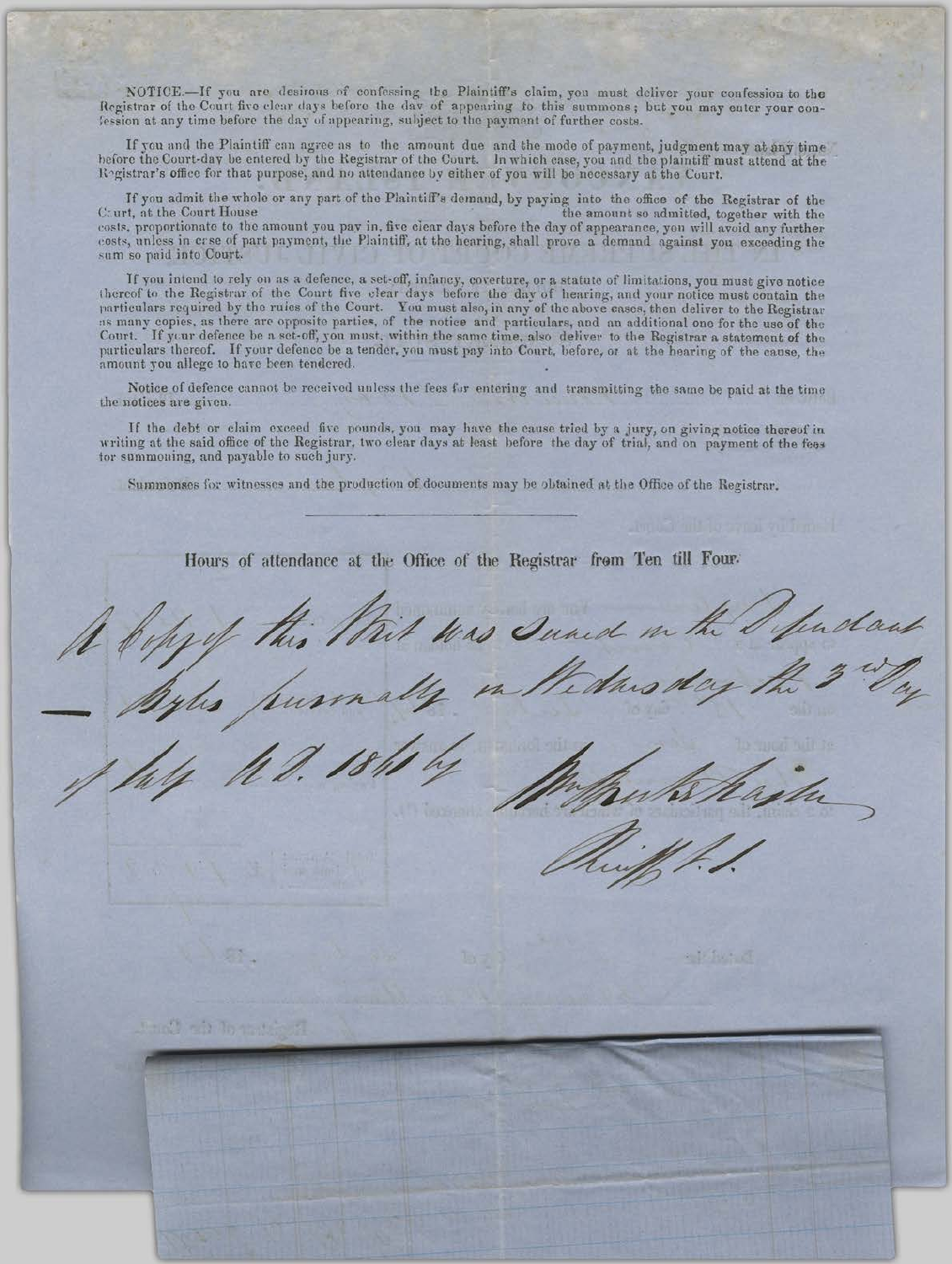